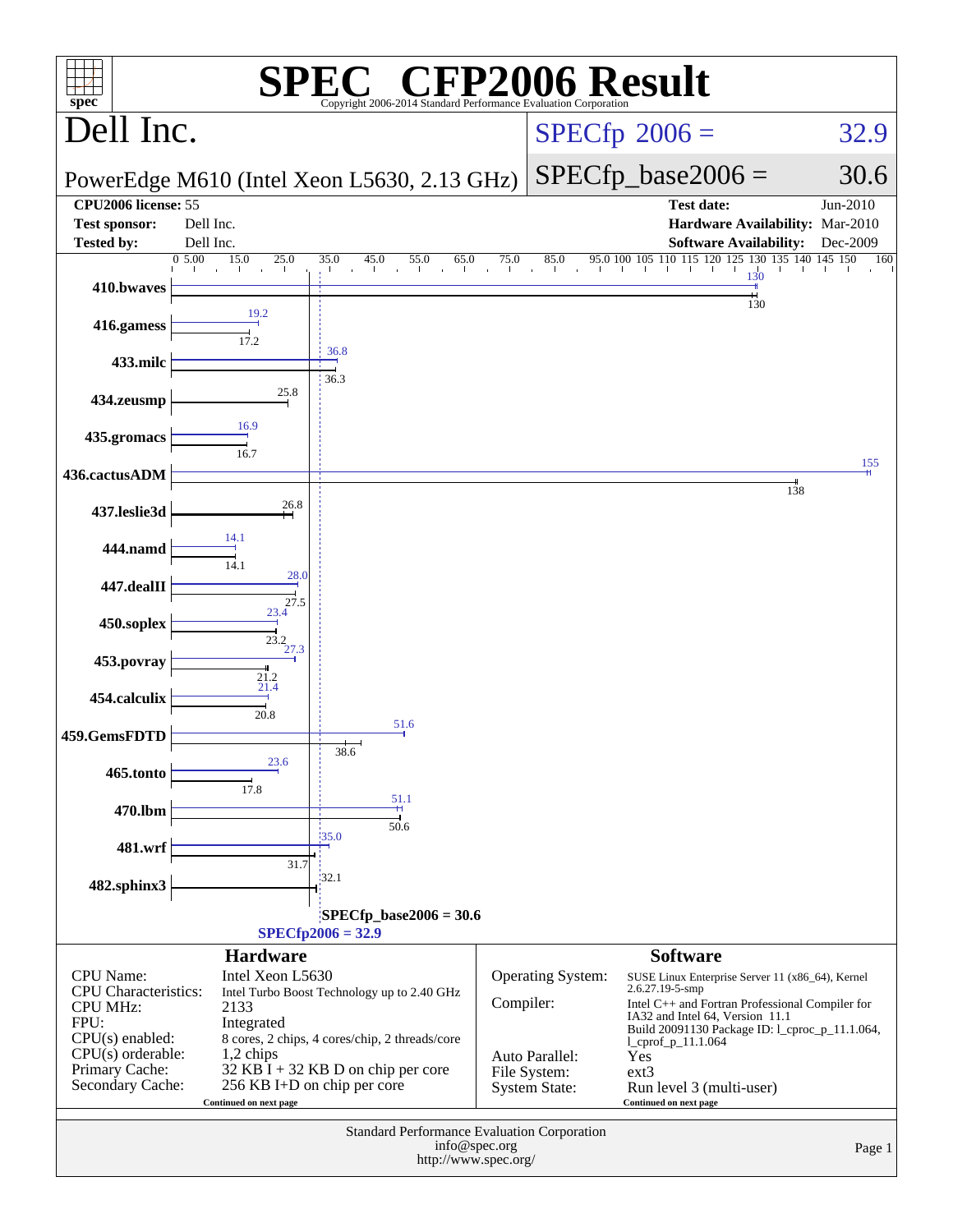| $spec^*$                                                                                                                  |                                                                                                          |              |                            |       | <b>SPEC CFP2006 Result</b><br>Copyright 2006-2014 Standard Performance Evaluation Corporation |                                                        |                                 |              |                   |                               |                |              |
|---------------------------------------------------------------------------------------------------------------------------|----------------------------------------------------------------------------------------------------------|--------------|----------------------------|-------|-----------------------------------------------------------------------------------------------|--------------------------------------------------------|---------------------------------|--------------|-------------------|-------------------------------|----------------|--------------|
| Dell Inc.                                                                                                                 |                                                                                                          |              |                            |       |                                                                                               | $SPECfp2006 =$                                         |                                 |              | 32.9              |                               |                |              |
| $SPECfp\_base2006 =$<br>PowerEdge M610 (Intel Xeon L5630, 2.13 GHz)                                                       |                                                                                                          |              |                            |       |                                                                                               |                                                        | 30.6                            |              |                   |                               |                |              |
| <b>CPU2006</b> license: 55                                                                                                |                                                                                                          |              |                            |       |                                                                                               |                                                        |                                 |              | <b>Test date:</b> |                               |                | Jun-2010     |
| Dell Inc.<br>Hardware Availability: Mar-2010<br><b>Test sponsor:</b>                                                      |                                                                                                          |              |                            |       |                                                                                               |                                                        |                                 |              |                   |                               |                |              |
| <b>Tested by:</b>                                                                                                         | Dell Inc.                                                                                                |              |                            |       |                                                                                               |                                                        |                                 |              |                   | <b>Software Availability:</b> |                | Dec-2009     |
| L3 Cache:                                                                                                                 |                                                                                                          |              | 12 MB I+D on chip per chip |       |                                                                                               |                                                        | <b>Base Pointers:</b><br>64-bit |              |                   |                               |                |              |
| Other Cache:<br>Memory:                                                                                                   |                                                                                                          | None         |                            |       |                                                                                               | 32/64-bit<br>Peak Pointers:<br>Other Software:<br>None |                                 |              |                   |                               |                |              |
| 48 GB (12 x 4 GB DDR3-1333 DR RDIMM, CL9, ECC,<br>downclocked to 1066 MHz)<br>Disk Subsystem:<br>1 x 146 GB 15000 RPM SAS |                                                                                                          |              |                            |       |                                                                                               |                                                        |                                 |              |                   |                               |                |              |
| <b>Other Hardware:</b>                                                                                                    |                                                                                                          | None         |                            |       |                                                                                               |                                                        |                                 |              |                   |                               |                |              |
| <b>Results Table</b>                                                                                                      |                                                                                                          |              |                            |       |                                                                                               |                                                        |                                 |              |                   |                               |                |              |
|                                                                                                                           |                                                                                                          |              | <b>Base</b>                |       |                                                                                               |                                                        |                                 |              | <b>Peak</b>       |                               |                |              |
| <b>Benchmark</b>                                                                                                          | <b>Seconds</b>                                                                                           | <b>Ratio</b> | <b>Seconds</b>             | Ratio | <b>Seconds</b>                                                                                | Ratio                                                  | <b>Seconds</b>                  | <b>Ratio</b> | <b>Seconds</b>    | <b>Ratio</b>                  | <b>Seconds</b> | <b>Ratio</b> |
| 410.bwayes                                                                                                                | 106                                                                                                      | 129          | 105                        | 130   | 105                                                                                           | 130                                                    | 105                             | 130          | 105               | 130                           | 105            | <b>130</b>   |
| 416.gamess                                                                                                                | 1139                                                                                                     | 17.2         | 1137                       | 17.2  | 1140                                                                                          | 17.2                                                   | 1019                            | 19.2         | <b>1020</b>       | 19.2                          | 1021           | 19.2         |
| 433.milc                                                                                                                  | 253                                                                                                      | 36.3         | 252                        | 36.4  | 253                                                                                           | 36.3                                                   | <b>250</b>                      | 36.8         | 250               | 36.7                          | 250            | 36.8         |
| 434.zeusmp                                                                                                                | 353                                                                                                      | 25.8         | 353                        | 25.8  | 353                                                                                           | 25.8                                                   | 353                             | 25.8         | 353               | 25.8                          | 353            | 25.8         |
| 435.gromacs                                                                                                               | 429                                                                                                      | 16.6         | 428                        | 16.7  | 428                                                                                           | 16.7                                                   | 423                             | 16.9         | 422               | 16.9                          | 424            | 16.8         |
| 436.cactusADM                                                                                                             | 86.1                                                                                                     | 139          | 86.3                       | 138   | 86.3                                                                                          | 138                                                    | 77.5                            | 154          | 77.1              | 155                           | 77.1           | 155          |
| 437.leslie3d                                                                                                              | 349                                                                                                      | 26.9         | 350                        | 26.8  | 378                                                                                           | 24.9                                                   | 349                             | 26.9         | 350               | 26.8                          | 378            | 24.9         |
| 444.namd                                                                                                                  | 568                                                                                                      | 14.1         | 567                        | 14.1  | 567                                                                                           | 14.1                                                   | 570                             | 14.1         | 570               | 14.1                          | 570            | 14.1         |
| 447.dealII                                                                                                                | 416                                                                                                      | 27.5         | 416                        | 27.5  | 416                                                                                           | 27.5                                                   | 409                             | 28.0         | 409               | 28.0                          | 409            | 28.0         |
| $450$ .soplex                                                                                                             | 359                                                                                                      | 23.3         | 361                        | 23.1  | 359                                                                                           | 23.2                                                   | 356                             | 23.4         | 356               | 23.4                          | 356            | 23.4         |
| 453.povray                                                                                                                | 254                                                                                                      | 20.9         | 250                        | 21.2  | 249                                                                                           | 21.4                                                   | 196                             | 27.2         | <u>195</u>        | 27.3                          | 194            | 27.4         |
| 454.calculix                                                                                                              | 397                                                                                                      | 20.8         | 397                        | 20.8  | 397                                                                                           | 20.8                                                   | 385                             | 21.4         | 385               | 21.4                          | 385            | 21.4         |
| 459.GemsFDTD                                                                                                              | 275                                                                                                      | 38.6         | 276                        | 38.5  | 253                                                                                           | 42.0                                                   | 205                             | 51.6         | 206               | 51.6                          | 206            | 51.5         |
| 465.tonto                                                                                                                 | 552                                                                                                      | 17.8         | 553                        | 17.8  | 554                                                                                           | 17.8                                                   | 416                             | 23.7         | 416               | 23.6                          | 416            | 23.6         |
| 470.1bm                                                                                                                   | 271                                                                                                      | 50.7         | 272                        | 50.6  | 272                                                                                           | 50.5                                                   | 269                             | 51.1         | 275               | 50.0                          | 269            | 51.1         |
| 481.wrf                                                                                                                   | 354                                                                                                      | 31.6         | 353                        | 31.7  | 351                                                                                           | 31.8                                                   | 320                             | 35.0         | 320               | 34.9                          | 319            | 35.0         |
| 482.sphinx3                                                                                                               | 606                                                                                                      | 32.2         | 609                        | 32.0  | 607                                                                                           | 32.1                                                   | 606                             | 32.2         | 609               | 32.0                          | 607            | <u>32.1</u>  |
|                                                                                                                           | Results appear in the order in which they were run. Bold underlined text indicates a median measurement. |              |                            |       |                                                                                               |                                                        |                                 |              |                   |                               |                |              |

### **[Operating System Notes](http://www.spec.org/auto/cpu2006/Docs/result-fields.html#OperatingSystemNotes)**

'ulimit -s unlimited' was used to set the stacksize to unlimited prior to run

### **[Platform Notes](http://www.spec.org/auto/cpu2006/Docs/result-fields.html#PlatformNotes)**

 BIOS Settings: Power Management = Maximum Performance (Default = Active Power Controller) Data Reuse = Disabled (Default = Enabled)

### **[General Notes](http://www.spec.org/auto/cpu2006/Docs/result-fields.html#GeneralNotes)**

 Binaries were compiled on SLES 10 with Binutils 2.18.50.0.7.20080502 OMP\_NUM\_THREADS set to number of cores KMP\_AFFINITY set to granularity=fine, scatter<br>Continued on next page

> Standard Performance Evaluation Corporation [info@spec.org](mailto:info@spec.org) <http://www.spec.org/>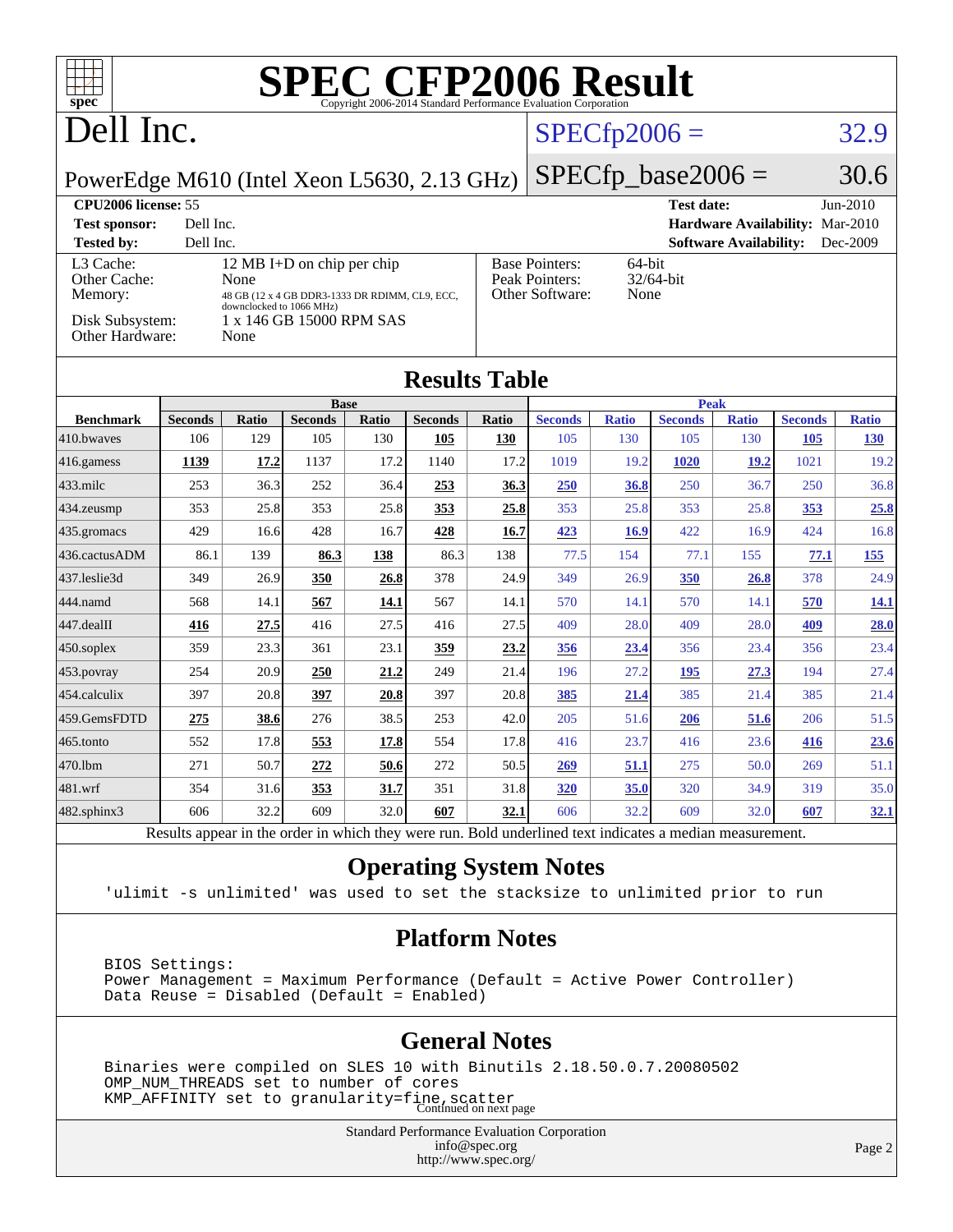

# **[SPEC CFP2006 Result](http://www.spec.org/auto/cpu2006/Docs/result-fields.html#SPECCFP2006Result)**

# Dell Inc.

 $SPECTp2006 = 32.9$ 

Page 3

PowerEdge M610 (Intel Xeon L5630, 2.13 GHz)  $SPECTp\_base2006 = 30.6$ 

**[Tested by:](http://www.spec.org/auto/cpu2006/Docs/result-fields.html#Testedby)** Dell Inc. **[Software Availability:](http://www.spec.org/auto/cpu2006/Docs/result-fields.html#SoftwareAvailability)** Dec-2009

**[CPU2006 license:](http://www.spec.org/auto/cpu2006/Docs/result-fields.html#CPU2006license)** 55 **[Test date:](http://www.spec.org/auto/cpu2006/Docs/result-fields.html#Testdate)** Jun-2010 **[Test sponsor:](http://www.spec.org/auto/cpu2006/Docs/result-fields.html#Testsponsor)** Dell Inc. **[Hardware Availability:](http://www.spec.org/auto/cpu2006/Docs/result-fields.html#HardwareAvailability)** Mar-2010

#### **[General Notes \(Continued\)](http://www.spec.org/auto/cpu2006/Docs/result-fields.html#GeneralNotes)**

KMP\_STACKSIZE set to 200M

### **[Base Compiler Invocation](http://www.spec.org/auto/cpu2006/Docs/result-fields.html#BaseCompilerInvocation)**

[C benchmarks](http://www.spec.org/auto/cpu2006/Docs/result-fields.html#Cbenchmarks):  $\text{icc}$   $-\text{m64}$ 

[C++ benchmarks:](http://www.spec.org/auto/cpu2006/Docs/result-fields.html#CXXbenchmarks) [icpc -m64](http://www.spec.org/cpu2006/results/res2010q3/cpu2006-20100719-12603.flags.html#user_CXXbase_intel_icpc_64bit_bedb90c1146cab66620883ef4f41a67e)

[Fortran benchmarks](http://www.spec.org/auto/cpu2006/Docs/result-fields.html#Fortranbenchmarks): [ifort -m64](http://www.spec.org/cpu2006/results/res2010q3/cpu2006-20100719-12603.flags.html#user_FCbase_intel_ifort_64bit_ee9d0fb25645d0210d97eb0527dcc06e)

[Benchmarks using both Fortran and C](http://www.spec.org/auto/cpu2006/Docs/result-fields.html#BenchmarksusingbothFortranandC): [icc -m64](http://www.spec.org/cpu2006/results/res2010q3/cpu2006-20100719-12603.flags.html#user_CC_FCbase_intel_icc_64bit_0b7121f5ab7cfabee23d88897260401c) [ifort -m64](http://www.spec.org/cpu2006/results/res2010q3/cpu2006-20100719-12603.flags.html#user_CC_FCbase_intel_ifort_64bit_ee9d0fb25645d0210d97eb0527dcc06e)

### **[Base Portability Flags](http://www.spec.org/auto/cpu2006/Docs/result-fields.html#BasePortabilityFlags)**

| 410.bwaves: -DSPEC CPU LP64                |                                                                |
|--------------------------------------------|----------------------------------------------------------------|
| 416.gamess: -DSPEC_CPU_LP64                |                                                                |
| 433.milc: -DSPEC CPU LP64                  |                                                                |
| 434.zeusmp: -DSPEC_CPU_LP64                |                                                                |
| 435.gromacs: -DSPEC_CPU_LP64 -nofor_main   |                                                                |
| 436.cactusADM: -DSPEC CPU LP64 -nofor main |                                                                |
| 437.leslie3d: -DSPEC CPU LP64              |                                                                |
| 444.namd: -DSPEC CPU LP64                  |                                                                |
| 447.dealII: -DSPEC CPU LP64                |                                                                |
| 450.soplex: -DSPEC_CPU_LP64                |                                                                |
| 453.povray: -DSPEC_CPU_LP64                |                                                                |
| 454.calculix: -DSPEC CPU LP64 -nofor main  |                                                                |
| 459. GemsFDTD: - DSPEC CPU LP64            |                                                                |
| 465.tonto: -DSPEC CPU LP64                 |                                                                |
| 470.1bm: - DSPEC CPU LP64                  |                                                                |
|                                            | 481.wrf: -DSPEC CPU_LP64 -DSPEC_CPU_CASE_FLAG -DSPEC_CPU_LINUX |
| 482.sphinx3: -DSPEC CPU LP64               |                                                                |

### **[Base Optimization Flags](http://www.spec.org/auto/cpu2006/Docs/result-fields.html#BaseOptimizationFlags)**

[info@spec.org](mailto:info@spec.org) <http://www.spec.org/>

Standard Performance Evaluation Corporation [C benchmarks](http://www.spec.org/auto/cpu2006/Docs/result-fields.html#Cbenchmarks): [-xSSE4.2](http://www.spec.org/cpu2006/results/res2010q3/cpu2006-20100719-12603.flags.html#user_CCbase_f-xSSE42_f91528193cf0b216347adb8b939d4107) [-ipo](http://www.spec.org/cpu2006/results/res2010q3/cpu2006-20100719-12603.flags.html#user_CCbase_f-ipo) [-O3](http://www.spec.org/cpu2006/results/res2010q3/cpu2006-20100719-12603.flags.html#user_CCbase_f-O3) [-no-prec-div](http://www.spec.org/cpu2006/results/res2010q3/cpu2006-20100719-12603.flags.html#user_CCbase_f-no-prec-div) [-static](http://www.spec.org/cpu2006/results/res2010q3/cpu2006-20100719-12603.flags.html#user_CCbase_f-static) [-parallel](http://www.spec.org/cpu2006/results/res2010q3/cpu2006-20100719-12603.flags.html#user_CCbase_f-parallel) [-opt-prefetch](http://www.spec.org/cpu2006/results/res2010q3/cpu2006-20100719-12603.flags.html#user_CCbase_f-opt-prefetch) [C++ benchmarks:](http://www.spec.org/auto/cpu2006/Docs/result-fields.html#CXXbenchmarks) [-xSSE4.2](http://www.spec.org/cpu2006/results/res2010q3/cpu2006-20100719-12603.flags.html#user_CXXbase_f-xSSE42_f91528193cf0b216347adb8b939d4107) [-ipo](http://www.spec.org/cpu2006/results/res2010q3/cpu2006-20100719-12603.flags.html#user_CXXbase_f-ipo) [-O3](http://www.spec.org/cpu2006/results/res2010q3/cpu2006-20100719-12603.flags.html#user_CXXbase_f-O3) [-no-prec-div](http://www.spec.org/cpu2006/results/res2010q3/cpu2006-20100719-12603.flags.html#user_CXXbase_f-no-prec-div) [-static](http://www.spec.org/cpu2006/results/res2010q3/cpu2006-20100719-12603.flags.html#user_CXXbase_f-static) [-parallel](http://www.spec.org/cpu2006/results/res2010q3/cpu2006-20100719-12603.flags.html#user_CXXbase_f-parallel) [-opt-prefetch](http://www.spec.org/cpu2006/results/res2010q3/cpu2006-20100719-12603.flags.html#user_CXXbase_f-opt-prefetch) [Fortran benchmarks](http://www.spec.org/auto/cpu2006/Docs/result-fields.html#Fortranbenchmarks): [-xSSE4.2](http://www.spec.org/cpu2006/results/res2010q3/cpu2006-20100719-12603.flags.html#user_FCbase_f-xSSE42_f91528193cf0b216347adb8b939d4107) [-ipo](http://www.spec.org/cpu2006/results/res2010q3/cpu2006-20100719-12603.flags.html#user_FCbase_f-ipo) [-O3](http://www.spec.org/cpu2006/results/res2010q3/cpu2006-20100719-12603.flags.html#user_FCbase_f-O3) [-no-prec-div](http://www.spec.org/cpu2006/results/res2010q3/cpu2006-20100719-12603.flags.html#user_FCbase_f-no-prec-div) [-static](http://www.spec.org/cpu2006/results/res2010q3/cpu2006-20100719-12603.flags.html#user_FCbase_f-static) [-parallel](http://www.spec.org/cpu2006/results/res2010q3/cpu2006-20100719-12603.flags.html#user_FCbase_f-parallel) [-opt-prefetch](http://www.spec.org/cpu2006/results/res2010q3/cpu2006-20100719-12603.flags.html#user_FCbase_f-opt-prefetch) Continued on next page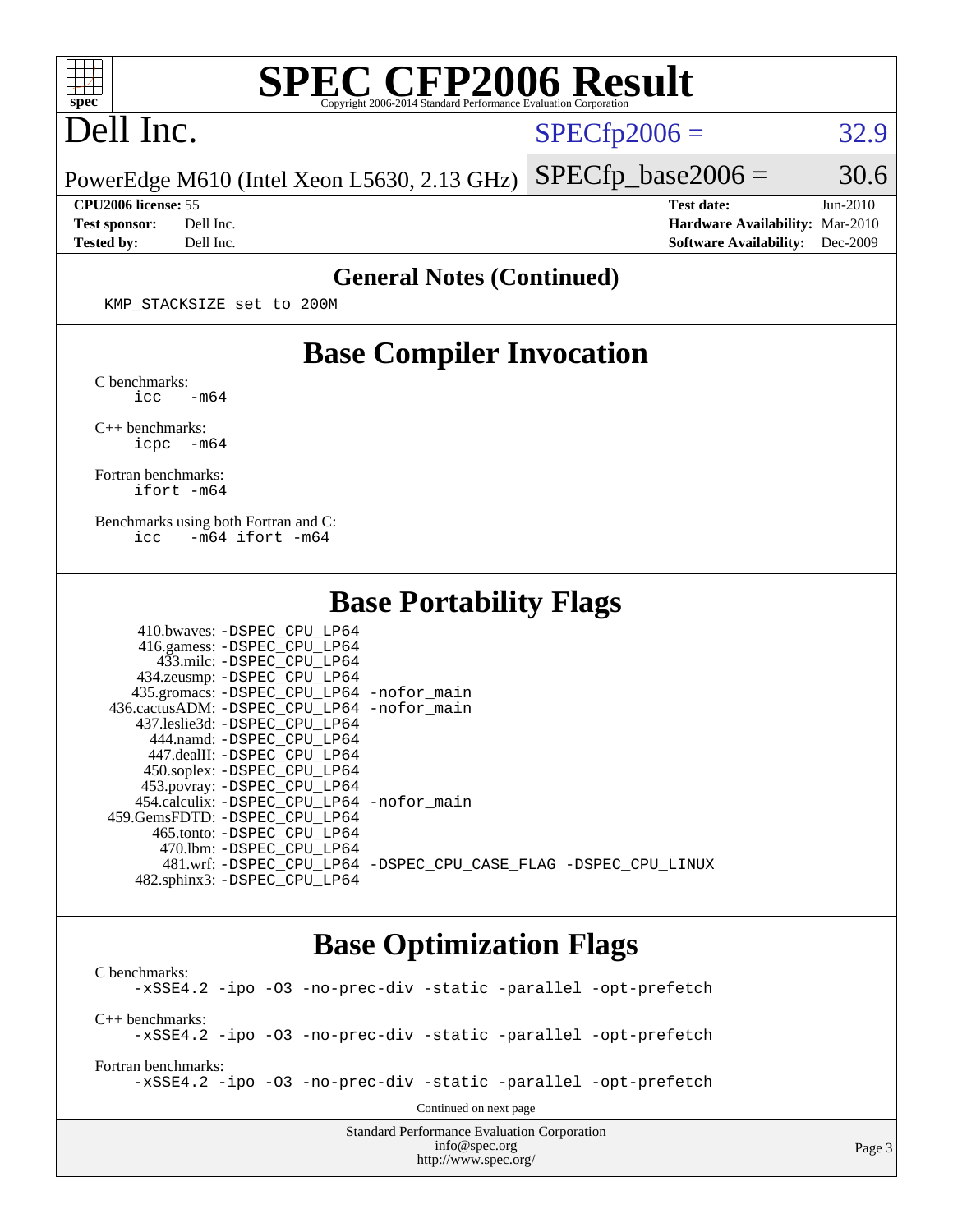# **[SPEC CFP2006 Result](http://www.spec.org/auto/cpu2006/Docs/result-fields.html#SPECCFP2006Result)**

# Dell Inc.

 $SPECTp2006 = 32.9$ 

PowerEdge M610 (Intel Xeon L5630, 2.13 GHz)  $SPECTp\_base2006 = 30.6$ 

**[CPU2006 license:](http://www.spec.org/auto/cpu2006/Docs/result-fields.html#CPU2006license)** 55 **[Test date:](http://www.spec.org/auto/cpu2006/Docs/result-fields.html#Testdate)** Jun-2010 **[Test sponsor:](http://www.spec.org/auto/cpu2006/Docs/result-fields.html#Testsponsor)** Dell Inc. **[Hardware Availability:](http://www.spec.org/auto/cpu2006/Docs/result-fields.html#HardwareAvailability)** Mar-2010 **[Tested by:](http://www.spec.org/auto/cpu2006/Docs/result-fields.html#Testedby)** Dell Inc. **[Software Availability:](http://www.spec.org/auto/cpu2006/Docs/result-fields.html#SoftwareAvailability)** Dec-2009

# **[Base Optimization Flags \(Continued\)](http://www.spec.org/auto/cpu2006/Docs/result-fields.html#BaseOptimizationFlags)**

[Benchmarks using both Fortran and C](http://www.spec.org/auto/cpu2006/Docs/result-fields.html#BenchmarksusingbothFortranandC):

[-xSSE4.2](http://www.spec.org/cpu2006/results/res2010q3/cpu2006-20100719-12603.flags.html#user_CC_FCbase_f-xSSE42_f91528193cf0b216347adb8b939d4107) [-ipo](http://www.spec.org/cpu2006/results/res2010q3/cpu2006-20100719-12603.flags.html#user_CC_FCbase_f-ipo) [-O3](http://www.spec.org/cpu2006/results/res2010q3/cpu2006-20100719-12603.flags.html#user_CC_FCbase_f-O3) [-no-prec-div](http://www.spec.org/cpu2006/results/res2010q3/cpu2006-20100719-12603.flags.html#user_CC_FCbase_f-no-prec-div) [-static](http://www.spec.org/cpu2006/results/res2010q3/cpu2006-20100719-12603.flags.html#user_CC_FCbase_f-static) [-parallel](http://www.spec.org/cpu2006/results/res2010q3/cpu2006-20100719-12603.flags.html#user_CC_FCbase_f-parallel) [-opt-prefetch](http://www.spec.org/cpu2006/results/res2010q3/cpu2006-20100719-12603.flags.html#user_CC_FCbase_f-opt-prefetch)

## **[Peak Compiler Invocation](http://www.spec.org/auto/cpu2006/Docs/result-fields.html#PeakCompilerInvocation)**

 $C$  benchmarks:<br>icc  $-m64$ 

[C++ benchmarks:](http://www.spec.org/auto/cpu2006/Docs/result-fields.html#CXXbenchmarks) [icpc -m64](http://www.spec.org/cpu2006/results/res2010q3/cpu2006-20100719-12603.flags.html#user_CXXpeak_intel_icpc_64bit_bedb90c1146cab66620883ef4f41a67e)

[Fortran benchmarks](http://www.spec.org/auto/cpu2006/Docs/result-fields.html#Fortranbenchmarks): [ifort -m64](http://www.spec.org/cpu2006/results/res2010q3/cpu2006-20100719-12603.flags.html#user_FCpeak_intel_ifort_64bit_ee9d0fb25645d0210d97eb0527dcc06e)

[Benchmarks using both Fortran and C](http://www.spec.org/auto/cpu2006/Docs/result-fields.html#BenchmarksusingbothFortranandC): [icc -m64](http://www.spec.org/cpu2006/results/res2010q3/cpu2006-20100719-12603.flags.html#user_CC_FCpeak_intel_icc_64bit_0b7121f5ab7cfabee23d88897260401c) [ifort -m64](http://www.spec.org/cpu2006/results/res2010q3/cpu2006-20100719-12603.flags.html#user_CC_FCpeak_intel_ifort_64bit_ee9d0fb25645d0210d97eb0527dcc06e)

### **[Peak Portability Flags](http://www.spec.org/auto/cpu2006/Docs/result-fields.html#PeakPortabilityFlags)**

Same as Base Portability Flags

## **[Peak Optimization Flags](http://www.spec.org/auto/cpu2006/Docs/result-fields.html#PeakOptimizationFlags)**

[C benchmarks](http://www.spec.org/auto/cpu2006/Docs/result-fields.html#Cbenchmarks):

```
 433.milc: -xSSE4.2(pass 2) -prof-gen(pass 1) -ipo(pass 2) -O3(pass 2)
-no-prec-div(pass 2) -static(pass 2) -prof-use(pass 2)
-ansi-alias
```
 470.lbm: [-xSSE4.2](http://www.spec.org/cpu2006/results/res2010q3/cpu2006-20100719-12603.flags.html#user_peakPASS2_CFLAGSPASS2_LDFLAGS470_lbm_f-xSSE42_f91528193cf0b216347adb8b939d4107)(pass 2) [-prof-gen](http://www.spec.org/cpu2006/results/res2010q3/cpu2006-20100719-12603.flags.html#user_peakPASS1_CFLAGSPASS1_LDFLAGS470_lbm_prof_gen_e43856698f6ca7b7e442dfd80e94a8fc)(pass 1) [-ipo](http://www.spec.org/cpu2006/results/res2010q3/cpu2006-20100719-12603.flags.html#user_peakPASS2_CFLAGSPASS2_LDFLAGS470_lbm_f-ipo)(pass 2) [-O3](http://www.spec.org/cpu2006/results/res2010q3/cpu2006-20100719-12603.flags.html#user_peakPASS2_CFLAGSPASS2_LDFLAGS470_lbm_f-O3)(pass 2) [-no-prec-div](http://www.spec.org/cpu2006/results/res2010q3/cpu2006-20100719-12603.flags.html#user_peakPASS2_CFLAGSPASS2_LDFLAGS470_lbm_f-no-prec-div)(pass 2) [-static](http://www.spec.org/cpu2006/results/res2010q3/cpu2006-20100719-12603.flags.html#user_peakPASS2_CFLAGSPASS2_LDFLAGS470_lbm_f-static)(pass 2) [-prof-use](http://www.spec.org/cpu2006/results/res2010q3/cpu2006-20100719-12603.flags.html#user_peakPASS2_CFLAGSPASS2_LDFLAGS470_lbm_prof_use_bccf7792157ff70d64e32fe3e1250b55)(pass 2) [-parallel](http://www.spec.org/cpu2006/results/res2010q3/cpu2006-20100719-12603.flags.html#user_peakOPTIMIZE470_lbm_f-parallel) [-ansi-alias](http://www.spec.org/cpu2006/results/res2010q3/cpu2006-20100719-12603.flags.html#user_peakOPTIMIZE470_lbm_f-ansi-alias) [-auto-ilp32](http://www.spec.org/cpu2006/results/res2010q3/cpu2006-20100719-12603.flags.html#user_peakCOPTIMIZE470_lbm_f-auto-ilp32)

 $482$ .sphinx3: basepeak = yes

[C++ benchmarks:](http://www.spec.org/auto/cpu2006/Docs/result-fields.html#CXXbenchmarks)

444.namd:  $-xSSE4$ . 2(pass 2)  $-prof-gen(pass 1) -ipo(pass 2) -O3(pass 2)$  $-prof-gen(pass 1) -ipo(pass 2) -O3(pass 2)$  $-prof-gen(pass 1) -ipo(pass 2) -O3(pass 2)$  $-prof-gen(pass 1) -ipo(pass 2) -O3(pass 2)$  $-prof-gen(pass 1) -ipo(pass 2) -O3(pass 2)$  $-prof-gen(pass 1) -ipo(pass 2) -O3(pass 2)$ [-no-prec-div](http://www.spec.org/cpu2006/results/res2010q3/cpu2006-20100719-12603.flags.html#user_peakPASS2_CXXFLAGSPASS2_LDFLAGS444_namd_f-no-prec-div)(pass 2) [-static](http://www.spec.org/cpu2006/results/res2010q3/cpu2006-20100719-12603.flags.html#user_peakPASS2_CXXFLAGSPASS2_LDFLAGS444_namd_f-static)(pass 2) [-prof-use](http://www.spec.org/cpu2006/results/res2010q3/cpu2006-20100719-12603.flags.html#user_peakPASS2_CXXFLAGSPASS2_LDFLAGS444_namd_prof_use_bccf7792157ff70d64e32fe3e1250b55)(pass 2) [-fno-alias](http://www.spec.org/cpu2006/results/res2010q3/cpu2006-20100719-12603.flags.html#user_peakOPTIMIZE444_namd_f-no-alias_694e77f6c5a51e658e82ccff53a9e63a) [-auto-ilp32](http://www.spec.org/cpu2006/results/res2010q3/cpu2006-20100719-12603.flags.html#user_peakCXXOPTIMIZE444_namd_f-auto-ilp32)

```
 447.dealII: -xSSE4.2(pass 2) -prof-gen(pass 1) -ipo(pass 2) -O3(pass 2)
 -no-prec-div(pass 2) -static(pass 2) -prof-use(pass 2)
-unroll2 -ansi-alias -scalar-rep- -auto-ilp32
```
Continued on next page

Standard Performance Evaluation Corporation [info@spec.org](mailto:info@spec.org) <http://www.spec.org/>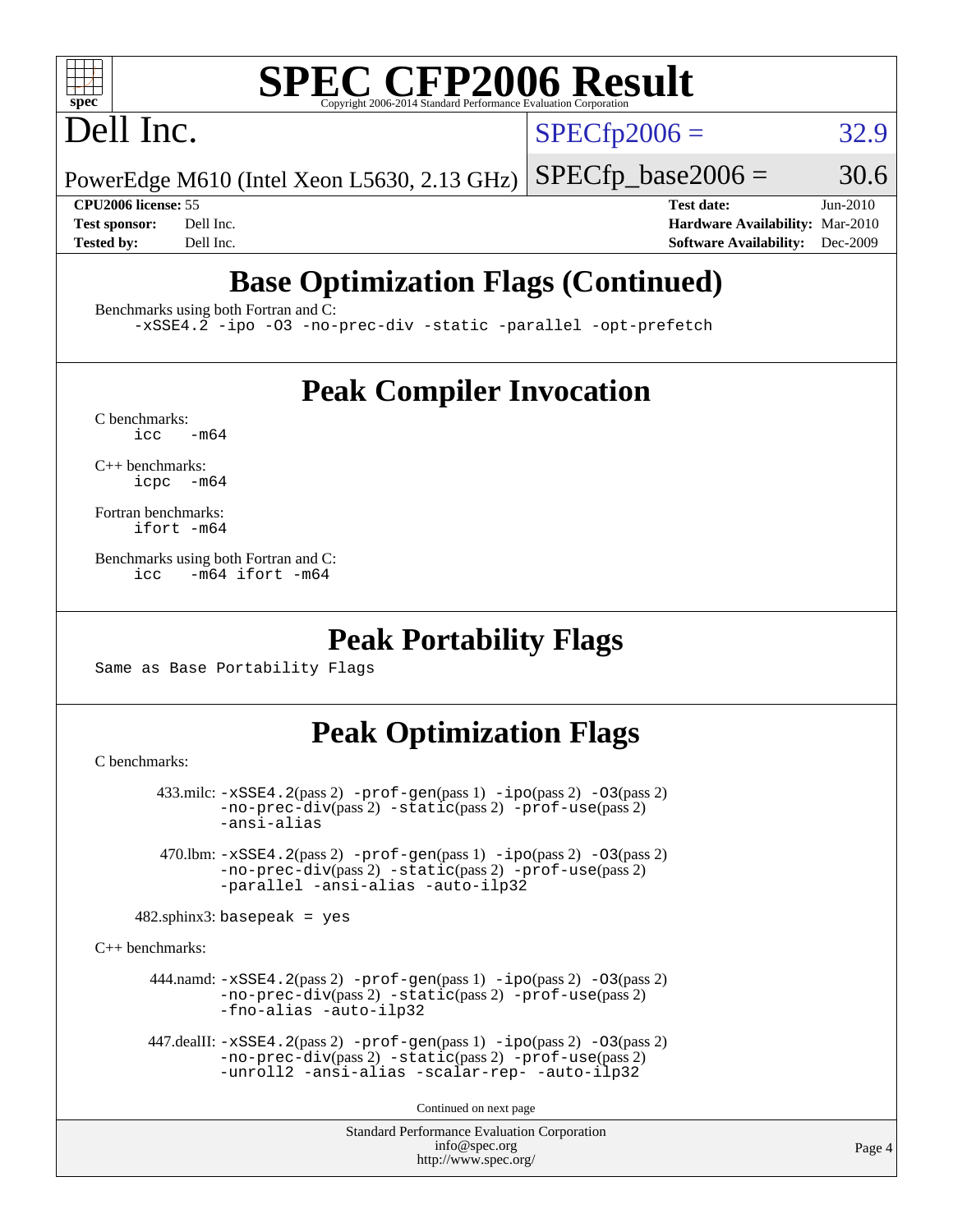

# **[SPEC CFP2006 Result](http://www.spec.org/auto/cpu2006/Docs/result-fields.html#SPECCFP2006Result)**

 $SPECfp2006 = 32.9$  $SPECfp2006 = 32.9$ 

PowerEdge M610 (Intel Xeon L5630, 2.13 GHz)  $SPECTp\_base2006 = 30.6$ 

Dell Inc.

**[CPU2006 license:](http://www.spec.org/auto/cpu2006/Docs/result-fields.html#CPU2006license)** 55 **[Test date:](http://www.spec.org/auto/cpu2006/Docs/result-fields.html#Testdate)** Jun-2010 **[Test sponsor:](http://www.spec.org/auto/cpu2006/Docs/result-fields.html#Testsponsor)** Dell Inc. **[Hardware Availability:](http://www.spec.org/auto/cpu2006/Docs/result-fields.html#HardwareAvailability)** Mar-2010 **[Tested by:](http://www.spec.org/auto/cpu2006/Docs/result-fields.html#Testedby)** Dell Inc. **[Software Availability:](http://www.spec.org/auto/cpu2006/Docs/result-fields.html#SoftwareAvailability)** Dec-2009

## **[Peak Optimization Flags \(Continued\)](http://www.spec.org/auto/cpu2006/Docs/result-fields.html#PeakOptimizationFlags)**

|                                      | $450$ .soplex: $-xSSE4$ . $2(pass 2)$ -prof-gen(pass 1) -ipo(pass 2) -03(pass 2)<br>-no-prec-div(pass 2) -static(pass 2) -prof-use(pass 2)<br>-opt-malloc-options=3 -auto-ilp32                  |
|--------------------------------------|--------------------------------------------------------------------------------------------------------------------------------------------------------------------------------------------------|
|                                      | $453.$ povray: $-xSSE4.2(pass2)$ -prof-gen $(pass1)$ -ipo $(pass2)$ -03 $(pass2)$<br>-no-prec-div(pass 2) -static(pass 2) -prof-use(pass 2)<br>-unroll4 -ansi-alias                              |
| Fortran benchmarks:                  |                                                                                                                                                                                                  |
|                                      | 410.bwaves: -xSSE4.2 -ipo -03 -no-prec-div -static -opt-prefetch<br>-parallel                                                                                                                    |
|                                      | 416.gamess: $-xSSE4$ . 2(pass 2) $-prof-gen(pass 1) -ipo(pass 2) -03(pass 2)$<br>-no-prec-div(pass 2) -static(pass 2) -prof-use(pass 2)<br>-unroll2 -Ob0 -ansi-alias -scalar-rep-                |
|                                      | $434$ .zeusmp: basepeak = yes                                                                                                                                                                    |
|                                      | $437$ .leslie3d: basepeak = yes                                                                                                                                                                  |
|                                      | $459.GemsFDTD: -xSSE4.2(pass 2) -prof-gen(pass 1) -ipo(pass 2) -03(pass 2)$<br>-no-prec-div(pass 2) -static(pass 2) -prof-use(pass 2)<br>-unroll2 -0b0 -opt-prefetch -parallel                   |
|                                      | $465$ .tonto: $-xSSE4$ . 2(pass 2) $-prof-gen(pass 1) -ipo(pass 2) -03(pass 2)$<br>-no-prec-div(pass 2) -static(pass 2) -prof-use(pass 2)<br>-inline-calloc -opt-malloc-options=3 -auto -unroll4 |
| Benchmarks using both Fortran and C: |                                                                                                                                                                                                  |
|                                      | $435$ .gromacs: $-xSSE4$ . 2(pass 2) $-prof-gen(pass 1) -ipo(pass 2) -03(pass 2)$<br>-no-prec-div(pass 2) -static(pass 2) -prof-use(pass 2)<br>-opt-prefetch -auto-ilp32                         |
|                                      | 436.cactusADM: -xSSE4.2(pass 2) -prof-gen(pass 1) -ipo(pass 2) -03(pass 2)<br>$-no-prec-div(pass 2) -static(pass 2) -prof-use(pass 2)$<br>-unroll2 -opt-prefetch -parallel -auto-ilp32           |
|                                      | 454.calculix: -xSSE4.2 -ipo -03 -no-prec-div -static -auto-ilp32                                                                                                                                 |
|                                      | 481.wrf: Same as 454.calculix                                                                                                                                                                    |
|                                      | The flags file that was used to format this result can be browsed at                                                                                                                             |
|                                      | http://www.spec.org/cpu2006/flags/Intel-icll.1-linux64-revE.20100330.html                                                                                                                        |
|                                      | You can also download the XML flags source by saving the following link:<br>http://www.spec.org/cpu2006/flags/Intel-ic11.1-linux64-revE.20100330.xml                                             |
|                                      |                                                                                                                                                                                                  |
|                                      |                                                                                                                                                                                                  |